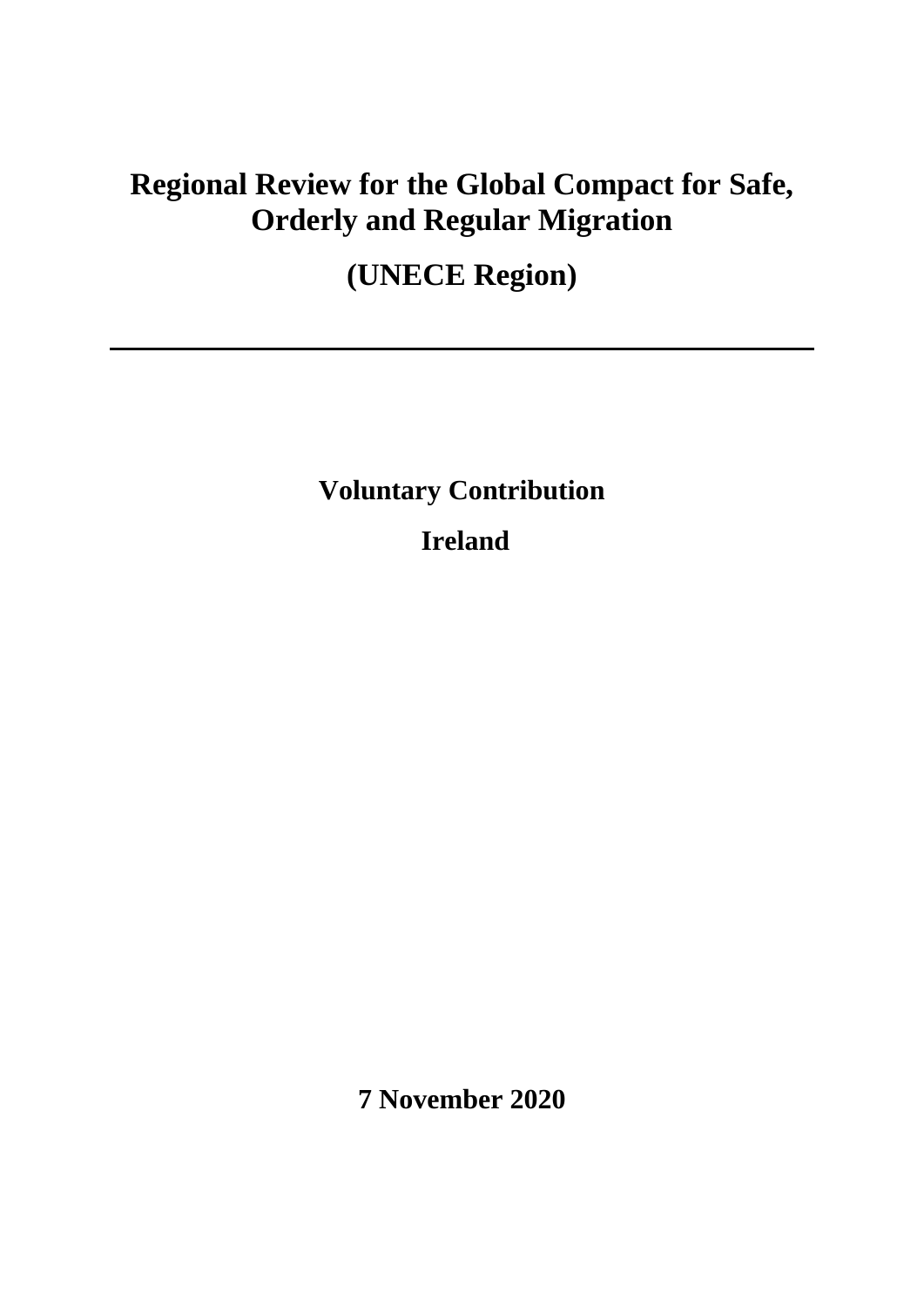### **Methodology for preparing the voluntary GCM review**

- 1. This document was prepared on the basis of an initial mapping exercise on how the Global Compact for Migration (GCM) is being carried forward in Ireland at these, the early stages of development.
- 2. Ireland views the Regional Review for the UNECE Region as a preparatory step for the International Migration Review Forum (IMRF) to be held in 2022, and warmly welcomes the opportunity to both share experiences with, and learn from others. The process will also lead to a more detailed tracking of progress towards the specific objectives that will have been identified as most relevant for Ireland, for the IMRF in 2022.
- 3. In preparing this review, a wide range of Government Departments (and through them a number of State Agencies) were consulted with a view to determining which Departments and Agencies are responsible for the implementation of which of the GCM objectives.
- 4. A virtual meeting with a number of relevant stakeholders, representing civil society, employers and trade unions, was also held, primarily to raise awareness of the GCM process and to hear from stakeholders what the main priorities are.
- 5. It is also intended to align the GCM follow-up with Ireland's National Implementation Plan for the Sustainable Development Goals (SDG) which is currently under review. As part of that, migration and the GCM will be a main topic in the next SDG Stakeholders Forum, to be held in the coming period.

#### **Policy and enabling environment**

- 6. Ireland has been a strong supporter of the Global Compact for Safe, Orderly and Regular Migration (GCM), and indeed played a key role in its development - notably by co-facilitating the process leading to the adoption of the New York Declaration on Refugees and Migrants in September 2016, as well as by contributing actively to the intergovernmental negotiations on the Compact itself.
- 7. Ireland's approach to migration governance, both domestically and in its international engagements, is and has been firmly rooted in the 10 guiding principles set out in Paragraph 15 of the GCM. In Ireland's domestic policy and practice, as well as in our international engagement, we strive at all times to ensure coherence with these guiding principles. Ireland does not, therefore, view the GCM as necessitating any major changes to the general thrust of Ireland's migration policy and practice.
- 8. As noted above, it is envisaged that the tracking of GCM implementation in Ireland will remain fully integrated with the existing mechanisms and structures (both intragovernmental and involving non-governmental stakeholders) put in place for monitoring progress on the 2030 Agenda and in each of the areas and sectors concerned. As such, we see the GCM as building on already-existing processes and structures, and Government policies and implementation.
- 9. Gender equality and inclusion are fundamental to the Irish Government's engagement with non-governmental stakeholders on all issues. These issues will remain prioritised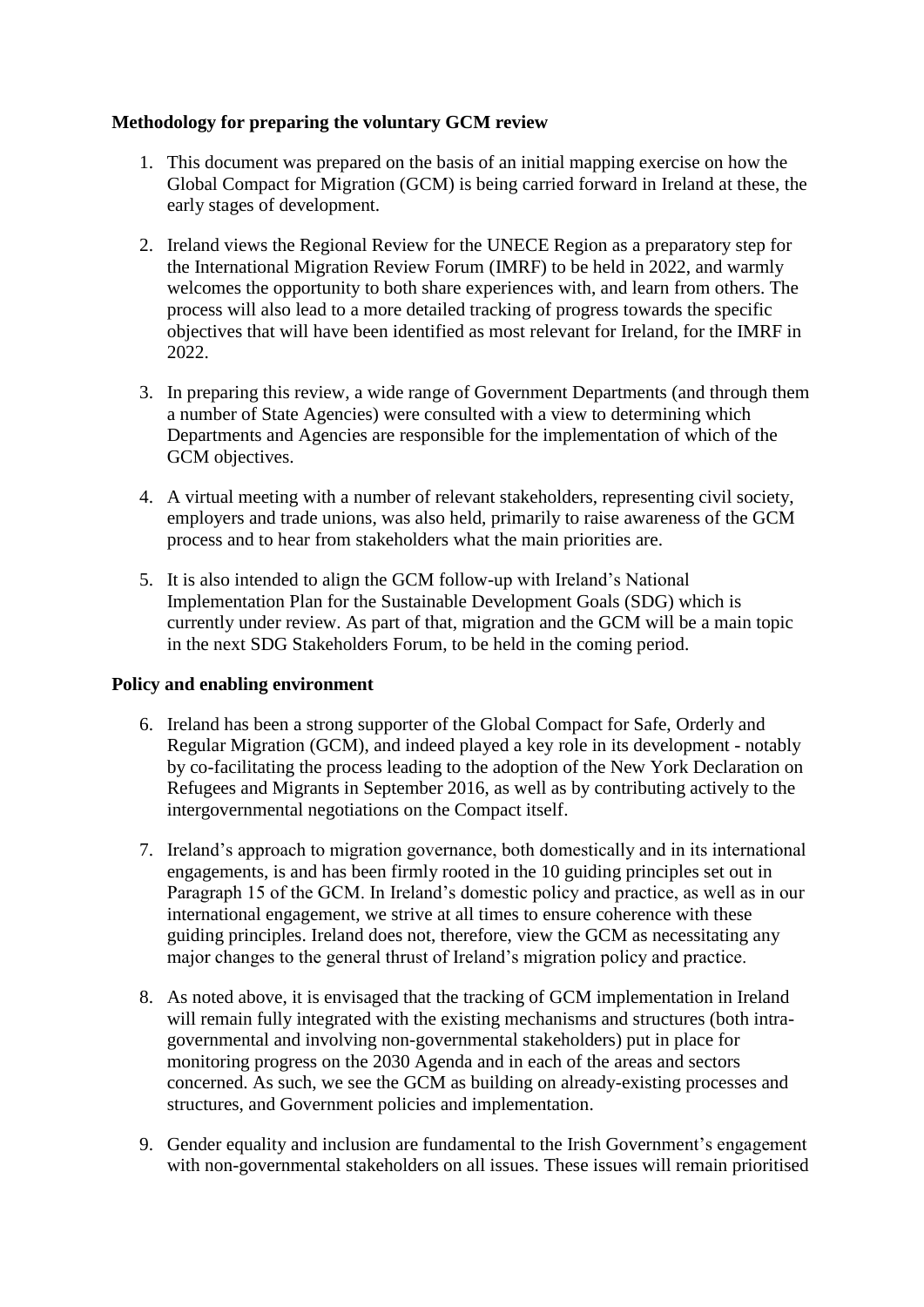in GCM follow-through, given their importance in ensuring equitable access and opportunities, and better outcomes.

#### **Progress on GCM objectives**

- 10. Regarding the 23 Objectives contained in the GCM, Ireland recognises that the tasks associated with addressing these Objectives cut across many Government Departments. In broad terms, the lead Government Department with responsibility for the domestic aspects of migration (both regular and irregular) and for asylum policy is the Department of Justice, while the Department of Foreign Affairs (DFA) is the lead Department with responsibility international engagement on migration. The Department of Foreign Affairs, the Department of Justice, and the Department of the Taoiseach (Prime Minister) meet periodically at a senior official level to share information and ensure good coordination on migration-related issues.
- 11. In addition to these lead Departments, other Government Departments play roles concerning, mainly, the domestic aspects of migration governance, such as the Department of Business, Enterprise and Innovation on issues relating to labour force needs or the Department of Education on education, and the Department of Children, Equality, Disability, Integration and Youth on integration matters.
- 12. The Department of the Environment, Climate and Communications (previously the Department of Communications, Climate Action and the Environment) coordinates Ireland's National Implementation Plan for the Sustainable Development Goals (SDGs) which also provides a platform – especially where the GCM intersects with the SDGs (notably targets 8.8, 10.7 and 16.2). A Senior Official Group, and an Inter Departmental Working Group on the SDGs is in place and meets regularly.
- 13. With specific reference to the GCM, a detailed cross-Governmental mapping exercise, involving all relevant Government Departments and State Agencies, is currently being finalised with the aim of confirming both:
	- a. which Departments and Agencies have lead and secondary responsibility for each of the Objectives and relevant sub-Objectives; and
	- b. the extent of compliance with the GCM Objectives and relevant sub-Objectives, bringing out examples of good practice where relevant.
- 14. At the international level, Ireland's foreign policy, *The Global Island, Ireland's Foreign Policy for a Changing World,* sets out Ireland's support for a fairer, more just, more secure and more sustainable world through our development programme, human rights policies, peacekeeping, disarmament and security policies and growing engagement with emerging global issues including climate change and migration. Important in that is the role of the European Union and United Nations in amplifying Ireland's voice and extending its influence – including in the 2021-22 period during Ireland tenure as elected member of the UN Security Council.
- 15. The Irish Government's development policy, *A Better World*, further commits to "follow through on the global compacts on migration and refugees to reaffirm the importance of the international refugee regime and ensure that migration is more safe, orderly and regular". Over €100 million of Ireland's Official Development Assistance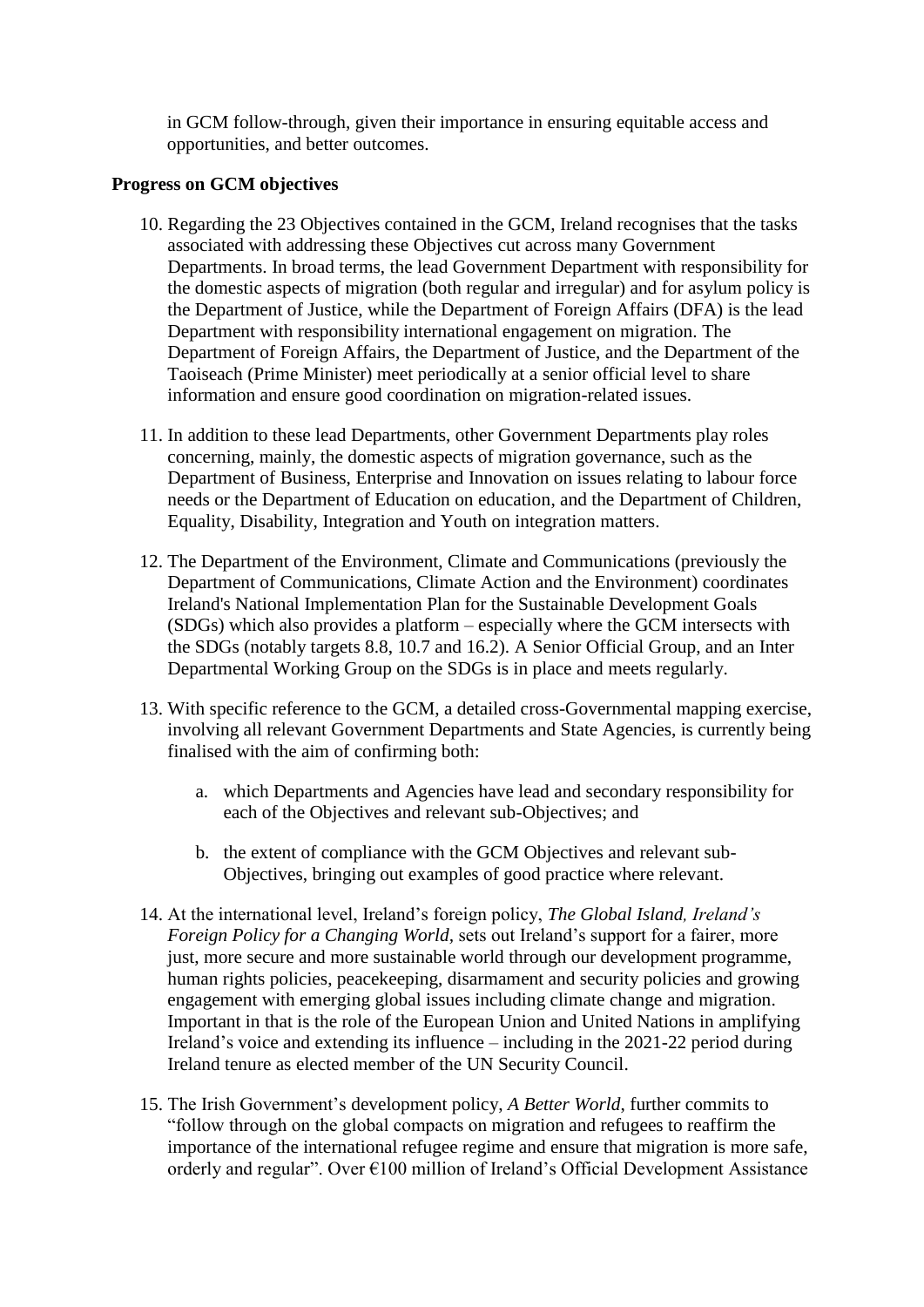(ODA) has been allocated to migration and development including support for refugees between 2015 and 2020 (in addition to in-country refugee costs in Ireland). Ireland is proud to provide the IOM with core funding support on an annual basis  $(E1m \text{ in } 2020)$ , to support its leadership role in GCM implementation.

#### **Examples of GCM Implementation**

- 16. In addition to the detailed work at the domestic level by the Central Statistics Office, Ireland contributes to the sub-objective "Collect data on the effects and benefits of migration, as well as the contributions of migrants and diasporas to the SDGs" under **Objective 1** through its funding support to the research work being done by the Overseas Development Institute (ODI) through the South-South Migration, Inequality and Development Hub (MIDEQ). See [https://www.mideq.org/en/.](https://www.mideq.org/en/)
- 17. Ireland's commitment to the Sustainable Development Goals and by extension to **Objective 2** of the GCM - is set out in the Government's International Development Policy, *A Better World*, as noted above. With *A Better World*, Ireland has for the first time identified migration and people on the move as areas for action in our international development programme. The recent OECD DAC Peer Review of Ireland found that "Ireland has a unique approach to crises and fragility that builds on learning, including from its troubled past, and focuses on key issues such as refugees and migration, and gender."
- 18. The website of the Citizens Information Bureau (www.citizensinformation.ie) has a section specifically aimed at people intending to move to Ireland, setting out clearly the processes involved, as called for in **Objective 3**. It can also be noted that information on where to seek information on employment rights/protection is printed on every employment permit issued to non-European Economic Area (EEA) workers in Ireland.
- 19. Ireland meets its requirements to its own citizens set out under **Objective 4**. Migrants in Ireland who do not have proof of nationality or legal identity have access to basic services such as education and health. Ireland recognises and upholds the fundamental rights of all, regardless of migratory status.
- 20. Regarding **Objective 5**, most migrant workers in Ireland come from the European Economic Area (EEA) and are therefore entitled to work without requiring any special permissions. Non-EEA migrant workers generally access the labour market via the Irish employment permit regime which is vacancy-led and operated through critical skilled (for in-demand occupations) and ineligible (for occupations where the evidence is that there are sufficient resources to fill vacancies from within Ireland/EEA) occupation lists. Ireland links labour market intelligence to economic migration with a twice-yearly evidenced-based review of the lists to ensure that the regime is orientated to the skills/labour needs in the economy. A fundamental review of economic migration policy was last undertaken in 2018.
- 21. Regarding **Objective 6**, Ireland's *Migrant Integration Strategy* recognises the need for "labour market activation of migrants" and one overall aim of strategy is for migrants "to participate on an equal basis". Legally, all non-EEA employment permit holders have the same employment rights and protections as Irish or EEA citizens.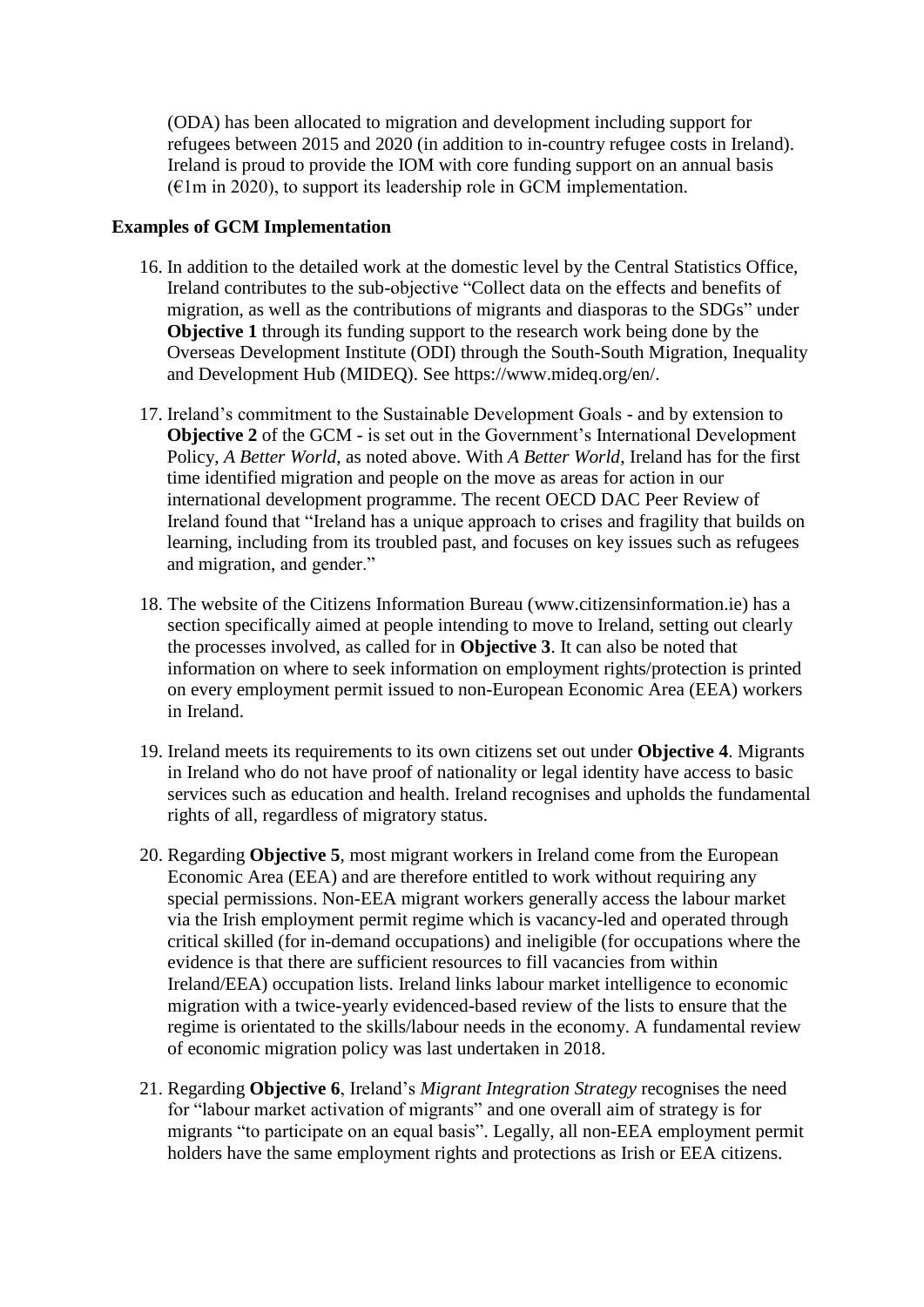- 22. Work is ongoing, via the GCM mapping exercise, on indicating where specific responsibilities within Government lie for the various sub-objectives under **Objective 7**. Ireland is fully committed to responding to the needs of migrants who face situations of vulnerability and to protecting their human rights, at both the domestic and international levels.
- 23. Regarding **Objectives 8**, **9** and **10**, Ireland engages actively in the European Union's response to issues of smuggling and trafficking of migrants, including on search and rescue. Domestically, the first *National Action Plan to Prevent and Combat Human Trafficking in Ireland* was published in 2006, with the second in 2016. The goals of the Action Plan are to prevent trafficking in human beings; identify, assist and protect and support victims of trafficking in human beings; ensure an effective criminal justice response; ensure that Ireland's response to human trafficking complies with the requirements of a human rights based approach and is gender sensitive; ensure effective co-ordination and co-operation between key actors, both nationally and internationally; increase the level of knowledge of emerging trends in the trafficking of human beings; and continue to ensure an effective response to child trafficking.
- 24. Regarding **Objective 11**, through Garda Liaison Officers, Interpol, Europol and direct law enforcement cooperation every effort is made to establish connections with Border Management and Police teams in key countries with a view to sharing information about migration trends and specific cases. This regular communication provides an opportunity to highlight cases where migrants might be vulnerable and need protection. Furthermore, when an unaccompanied minor arrives at the border, TUSLA, the Child and Family Agency, are immediately contacted, and it will be determined from there what is in the best interest of the minor.
- 25. Ireland meets its requirements set out under **Objective 12**. A person that presents at the border in need of protection is provided with information on how their claim will be dealt with. Translation services are arranged as required. Citizensinformation.ie covers a range of scenarios (work/study) including for those seeking international protection, different procedures and rules depending on country of origin (EU/non-EU) and a final section with useful information about living in Ireland (taxes, health, education, customs, etc.). As noted above, when an unaccompanied minor arrives at the border, TUSLA the Child and Family Agency are immediately contacted, and it will be determined from there what is in the best interest of the minor.
- 26. Regarding **Objective 13**, arrest and detention in a Garda Station or prison of a person refused entry to the State is undertaken as a last resort. There is a statutory obligation to return a person refused entry permission as soon as is practicable. Most persons are returned on the same day that they are refused entry. A refusal of leave to land by the Border Management Unit is always signed off by a more senior civil servant. Any detention process is clearly explained to all migrants taking care to ensure the person understands. In circumstances where there is a language barrier, interpreter services are provided. Requests for legal or consular assistance are also promptly attended to. Utmost care is taken to protect the welfare of children encountered in all migration cases. Children are never put into facilities which may be viewed as carceral environments. Where a child is being dealt with by an immigration officer and they are not in the company of a parent/guardian the services of Ireland's child and family agency, TUSLA, are engaged, and professional child care workers take over the welfare provision for the child.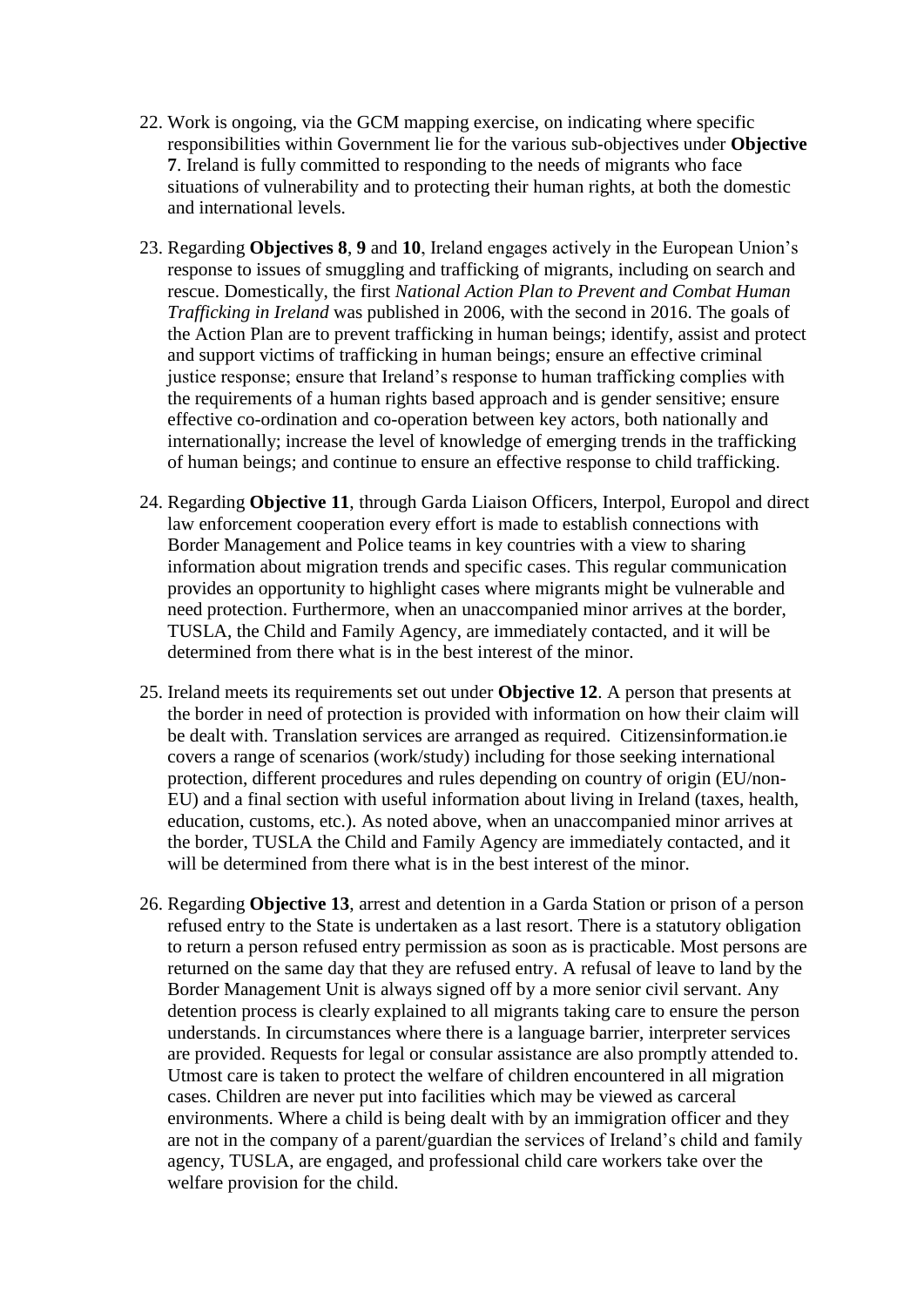- 27. Ireland meets its requirements to its own citizens set out under **Objective 14**. Ireland, as an EU Member State, is covered by the EU Directive on Consular Protection, under which EU citizens abroad can seek help from an embassy/consulate of any other EU country when advice or assistance is needed outside EU territory.
- 28. Migrants in Ireland, regardless of status, have access to basic services, as called for in **Objective 15**. Regarding welfare payments, the supplementary welfare allowance (SWA) scheme offers a safety net within the Irish social welfare system by providing assistance to those whose means are insufficient to meet their own needs and those of their dependants. The main purpose of the scheme is to provide immediate and flexible assistance to those in need who do not qualify for payment under other State schemes. It is important to note that the habitual residence condition which applies to the weekly payments (regardless of nationality) does not apply to exceptional needs or urgent needs payments given the purpose and nature of these payments.
- 29. Regarding **Objective 16**, it is noteworthy that even though significant inward migration remains a relatively recent phenomenon in Ireland, the 2008 *Statement on Integration Strategy and Diversity Management* has since led to the 2017 adoption of the *Migrant Integration Strategy – A Blueprint for the Future*, as well as a *National Intercultural Health Strategy* and an *Intercultural Education Strategy*. Ireland's approach to supporting multiculturalism and integration in our education system was highlighted as a model of good practice in the 2018 UNESCO Global Education Monitoring Report.
- 30. Ireland recognises the importance of ensuring that public narratives on migration are based to the greatest extent possible on reality rather than on misinformation, as called for in **Objective 17**. It is for this reason that Ireland is joining IOM in establishing a *Global Migration Media Academy* (GMMA), which will provide training to media professionals globally in order to prepare them better to counter misleading and false narratives on migration. Ireland is also a member of the GFMD Working Group on Public Narratives on Migration.
- 31. Primary responsibility for the implementation of areas covered by **Objective 18** lie with the newly established Department of Further and Higher Education, Research, Innovation and Science.
- 32. As noted above under Objective 2, Ireland has for the first time identified migration and people on the move as areas for action in our International Development Policy, *A Better World*, launched in 2019. This includes creating conditions for migrants and diasporas to fully contribute to sustainable development in all countries, as called for in **Objective 19**. Ireland has also for several years engaged actively with other countries on our experience in working with our own diaspora, both in terms of diaspora support and of tapping into our diaspora to contribute to development in Ireland.
- 33. Ireland is supportive of international efforts to promote faster, safer and cheaper transfer of remittances and to foster the financial inclusion of migrants (**Objective 20**).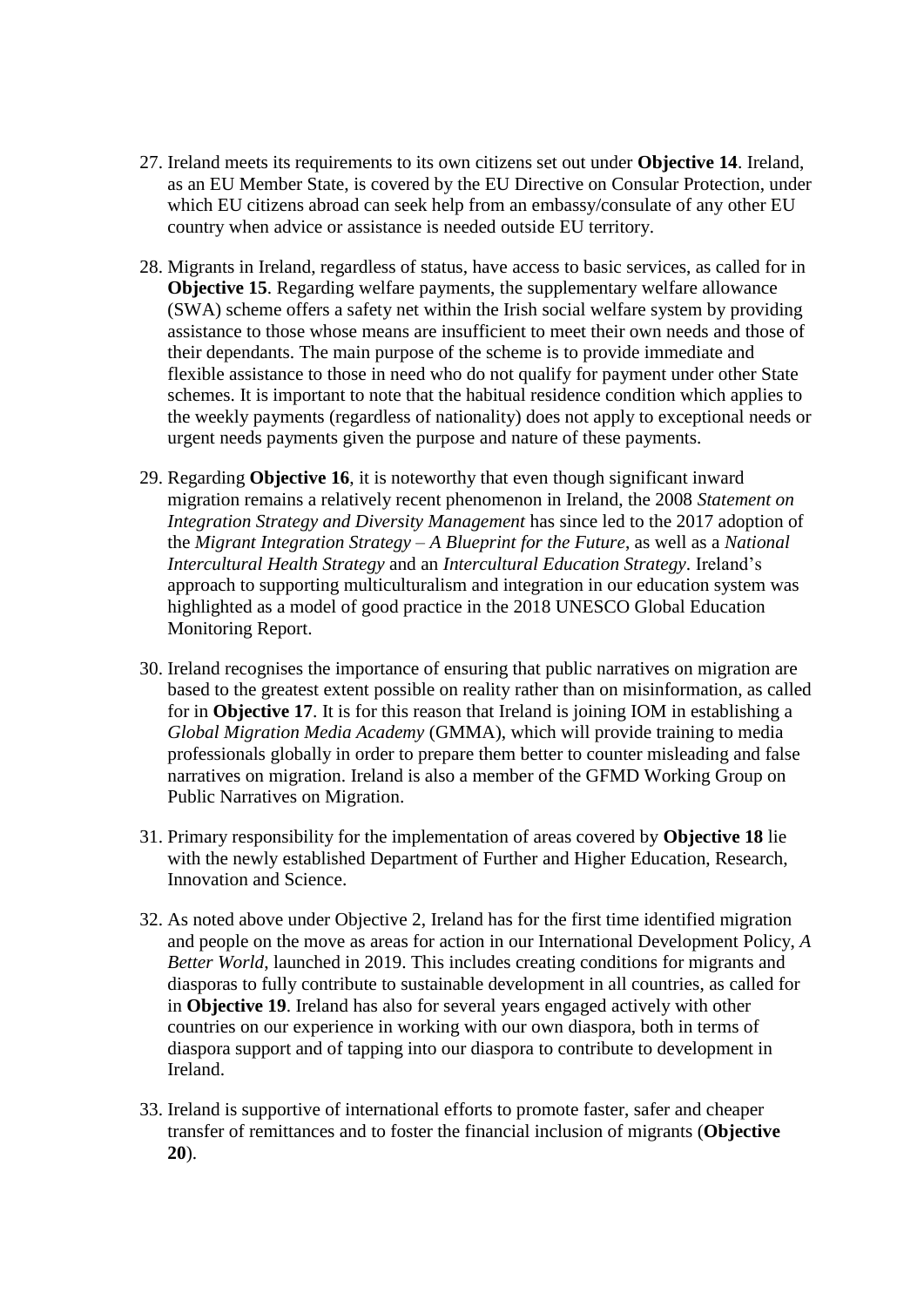- 34. Ireland has opted into a number of EU readmission agreements, including with Russia, Pakistan, Albania, Georgia amongst others. These agreements set-out standard EU wide procedures for both sides when applications are made to readmit a person to their country of origin, as called for in **Objective 21.** In the area of returns, the process leading to the making of a Deportation Order entails an individual assessment of each case including gender specific considerations of minors and the integrity of the family and other humanitarian factors amongst others. Persons who receive deportation orders may take a Judicial Review of the decision to the High Court. They may also request to have the Order revoked under the relevant legislation in the event of new or changed circumstances that were not known when the Order was made. A Deportation Order (DO) can only be made once satisfied that there is no risk to the person's life or freedom if returned to their country of origin. In terms of return and reintegration programmes, the Department of Justice engages the International Office for Migration (IOM) to operate voluntary return programmes, which assists persons to return to their countries of origin. These programmes offer assistance, including payment of flights, practical support and reintegration assistance for returnees upon arrival. This is the preferred method of seeking to return persons to their country of origin where a permission has expired or an application has been refused. Persons in such situations are first given practical support and the opportunity to opt for voluntary return before their case is considered for a Deportation Order.
- 35. Regarding **Objective 22**, EU/EEA countries have social security coordination systems (providing, for example, for the recognition of social security contributions paid in another country when calculating eligibility for a contributory state pension) in place and Ireland also has bilateral agreements with a number of non-EU/EEA countries. The Department of Employment Affairs and Social Protection hosts a Migrant Consultative Forum involving voluntary sector organisations working with migrants, which meets regularly to identify and address issues specific to customers of the Department who are migrants.
- 36. Ireland is profoundly committed to multilateralism and strongly supports all efforts to strengthen international cooperation and global partnerships for safe, orderly and regular migration, as called for in **Objective 23**. Areas of current engagement include:
	- Ireland is a Co-Chair, with Bangladesh, Benin and Mexico, of the Friends of Migration group, which brings together a number of developed and developing countries from all the world's major regions at the United Nations in New York.
	- In recognition of the additional responsibilities which have been placed upon the International Organization for Migration (IOM) as Coordinator of the United Nations Network on Migration, and specifically IOM's role in the follow-up and review of the GCM, Ireland has also joined (since 2019) the relatively small group of countries providing unearmarked core funding to IOM ( $€1$  million in 2020).
	- Ireland is committed to gender equality and to the Women, Peace and Security agenda, and recognises the gender-differentiated aspects of forced migration and displacement. Ireland included women with experience of displacement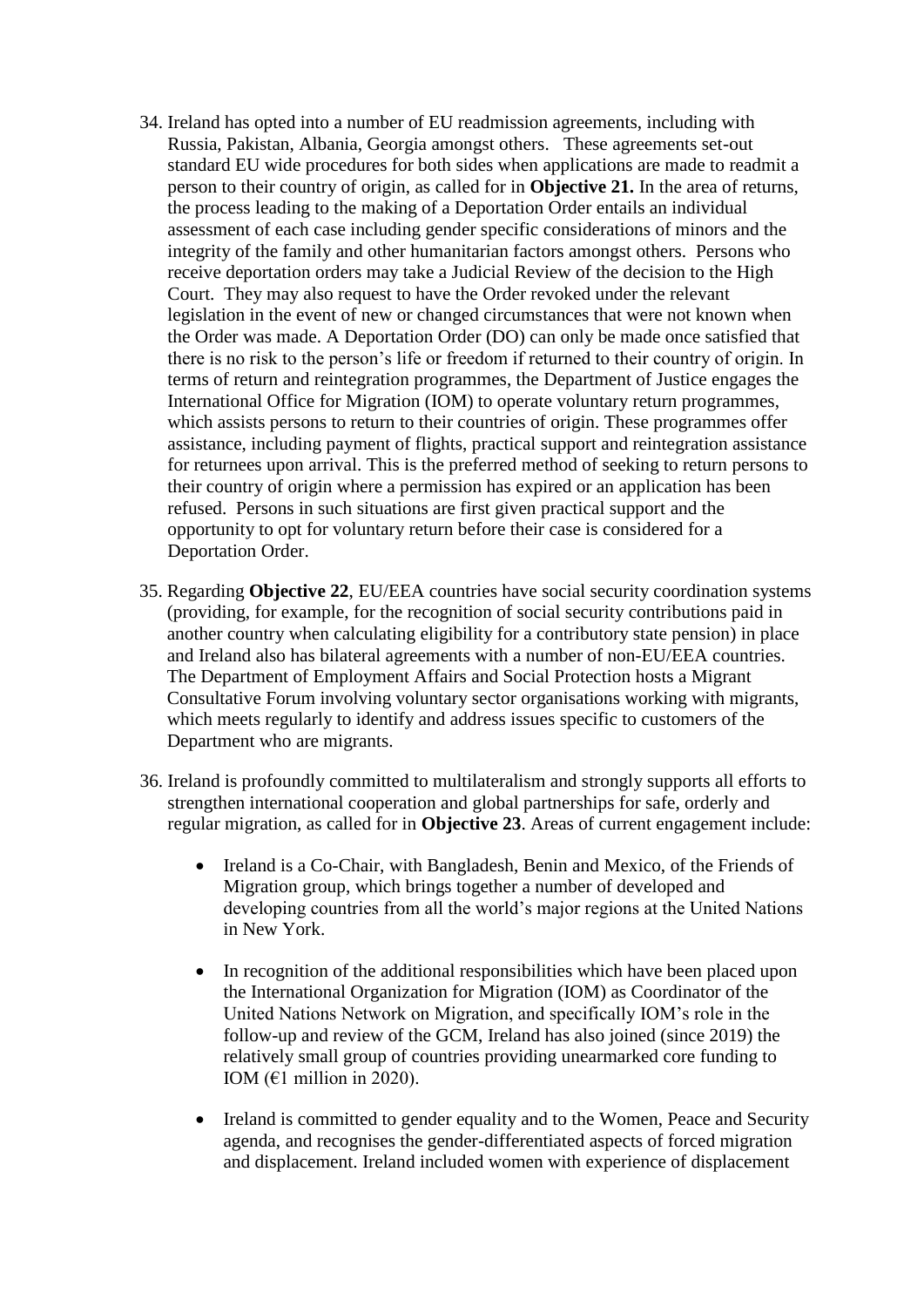and migration in preparation of its Third National Action Plan on Women, Peace and Security, launched in 2019.

#### **Covid-19 response**

- 37. While not specific to any particular GCM Objective, Ireland's response to the Covid-19 pandemic is indicative of the Irish Governments general approach. IOM Ireland's report into *The Irish Government's Policy Response to COVID-19*, highlights a number of good practices in Ireland during the public health emergency including:
	- Access to COVID-19 public medical testing and treatment for all people who are residing in Ireland, irrespective of their migration status.
	- Establishment of a Community Assessment Hub offering COVID-19 treatment and testing for the most vulnerable communities in Ireland, including migrants in an irregular situation.
	- Translation of COVID-19 resources into 29 languages to help share messaging and increase awareness of measures to prevent the spread of the virus.
	- Access to social welfare services in Ireland for non-EU/EEA workers who have lost employment due to the COVID-19 pandemic, including international students.
	- Access to COVID-19 Enhanced Illness Payment for all employees (including non-EU/EEA) who are suspected of having COVID-19 and are advised to self-isolate or for those diagnosed with COVID-19.
	- Automatic renewal of residence permissions and work permits to ensure people do not enter into an irregular situation.

#### **Means of Implementation and Next Steps**

- 38. Ireland will continue to develop synergies and communication between Government Departments and Agencies responsible for the implementation of the various Objectives of the GCM, with a view to identifying clearly which areas require greater attention.
- 39. As noted above, Ireland's approach to migration was already largely aligned with the vision of the GCM prior to its adoption. However, areas such as the facilitation of remittance flows would undoubtedly benefit from additional work. When the process of identifying such areas has been completed, with appropriate input from both Government and non-governmental stakeholders, including through the SDG Stakeholders Forum, this will form the basis of a clearer framework of GCM followthrough in Ireland which will in turn feed into the IMRF in 2022.
- 40. Regarding the areas in which Ireland would benefit from additional support in implementing the Global Compact for Safe, Orderly and Regular Migration, it should be noted that the relationship between the Government and IOM's Office in Dublin is being deepened, and a number of areas of further collaboration are being explored -